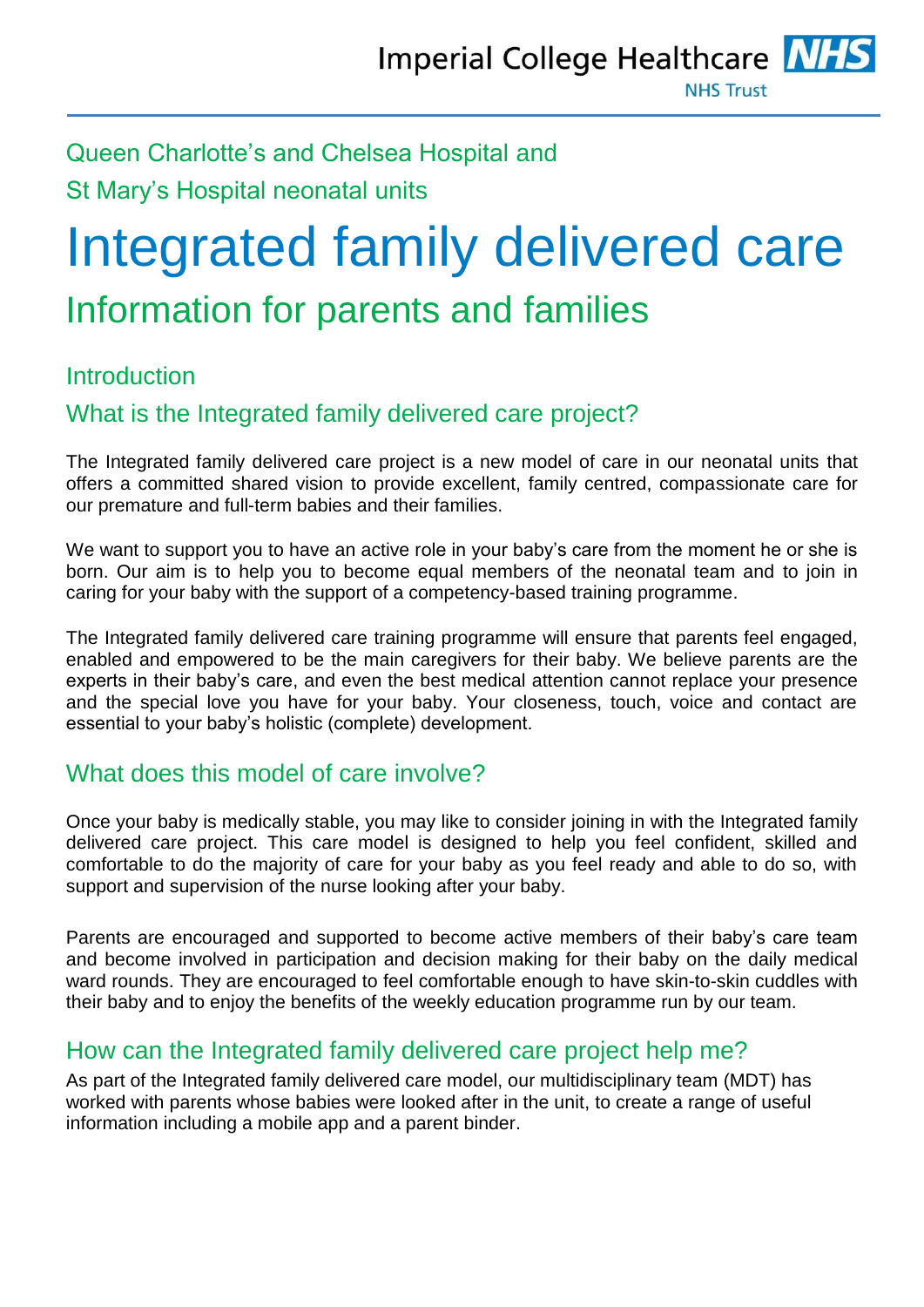The mobile app and the contents of the parent binder give you lots of information to learn more about neonatal care, and provides a way to help you record the activities that are all part of caring for your baby like: expressing milk, feeding and skin-to-skin cuddles, as well as note events, store photographs, keepsakes and memories of your time in neonatal care. You are welcome to have and use all of this material to help you care for your baby and record your progress even if you are not able to participate in the Integrated family delivered care programme.

We hope these resources will help you to understand the various aspects of prematurity and the development of your baby and support you to prepare and engage in your baby's early life journey.

#### Research studies

We already know that babies who have strong bonding with their parents have better developmental outcomes. Current studies from Canada have shown that family integrated care programmes have improved clinical outcomes than those delivered in traditional healthcare settings.

Family integrated care programs have also shown decreased parental anxiety and depression; increased parent-infant bonding; higher breastfeeding rate and improved infant health in addition to reported improvements in weight gain and possible reduction in infections.

Your decision not to take part in this care model will not affect the care your baby receives in our neonatal units any way.

## How to get involved

To help you decide whether you want to be a part of the Integrated family delivered care project there will be orientation (welcome and learning) sessions each week given by our project co-ordinator, who will tell you more about the project, and answer any questions you may have. **Please do not hesitate to ask if you have any questions about the Integrated family delivered care project. You are very welcome to contact any members of the neonatal team or our project coordinator email: ifdc@imperial.nhs.uk**

## How do I make a comment about my visit?

We aim to provide the best possible service and staff will be happy to answer any of the questions you may have. If you have any **suggestions** or **comments** about your visit, please either speak to a member of staff or contact the patient advice and liaison service (**PALS**) on **020 3313 0088** (Charing Cross, Hammersmith and Queen Charlotte's & Chelsea hospitals), or **020 3312 7777** (St Mary's and Western Eye hospitals). You can also email PALS at pals@imperial.nhs.uk. The PALS team will listen to your concerns, suggestions or queries and is often able to help solve problems on your behalf.